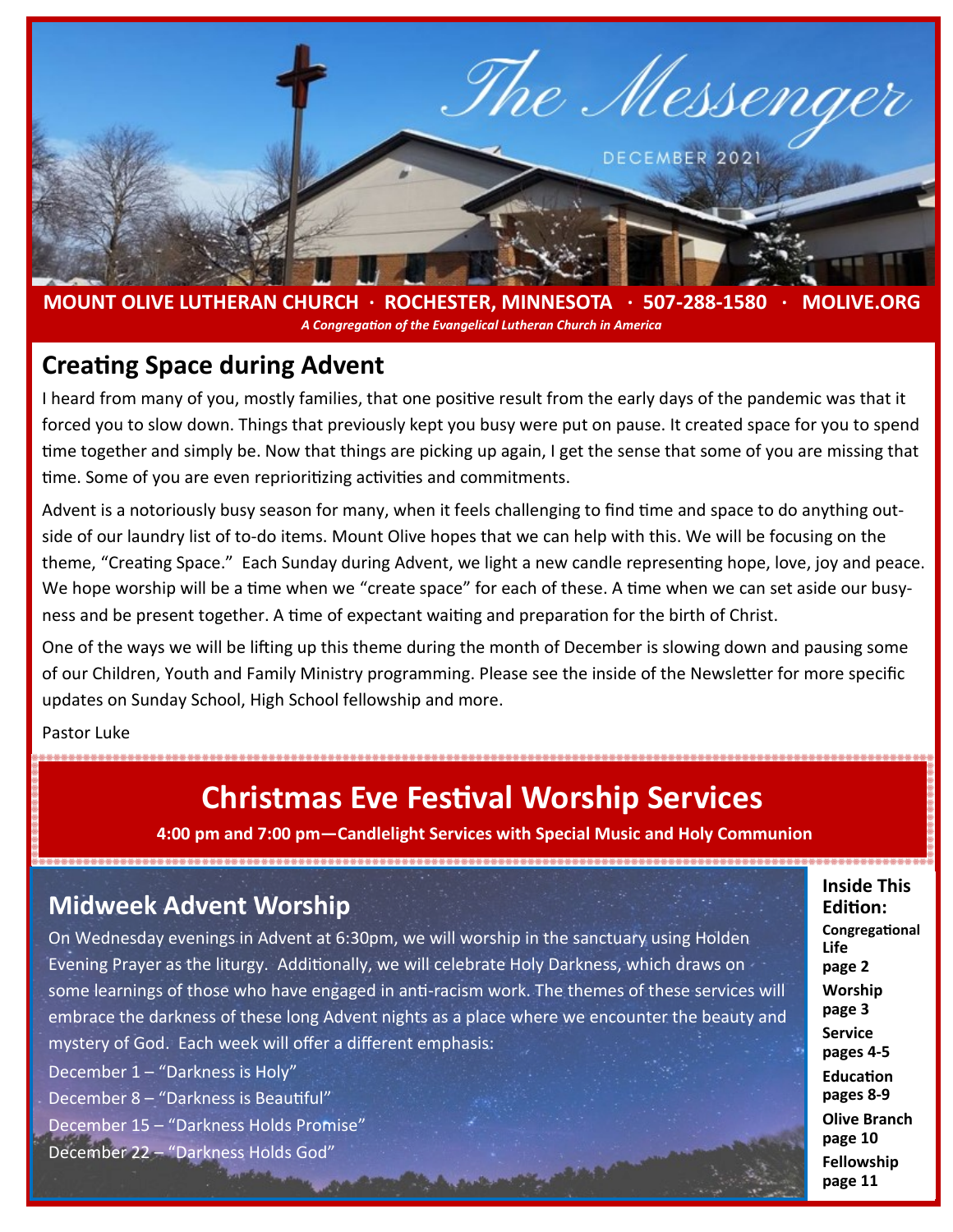## **Financial Pledges Countdown**

As this calendar year comes to a close, we are in the process of creating a budget for mission and ministry for 2022. Your financial pledge will have a bearing on how that budget looks. Will we be able to continue our strong support for our companions in ministry across town and across the world? Will we be able to

support our fine staff with generous pay and benefits? Will we be able to continue to reach out through Olive Branch and in other ways? Your support will give us the answer to those questions. If you have already made your pledge, thank you! If you have not, please mail in or drop off your pledge card in the church office at any time. If you'd like to know about online giving, please contact our church administrator, Bill Hollander.  $(288-1580, \text{ext. } 204, \text{or } \frac{\text{bill.h@molve.org}}{\text{molve.org}}.$  We pray that you are blessed in your giving.

#### **Pledge Card Update:**

|                      | 2021               | 2022      |
|----------------------|--------------------|-----------|
|                      | (as of 11/17/2021) |           |
| <b>Total Pledges</b> | $n = 129$          | $n = 106$ |
| <b>General Fund</b>  | \$402,805          | \$352,377 |
| <b>Building Fund</b> | \$80,209           | \$74,534  |
| <b>Olive Branch</b>  | \$28,103           | \$40,724  |
|                      |                    |           |

# **Last Chance to Give to 60th Anniversary Fund**

At year-end we will be closing the books on our 60<sup>th</sup> Anniversary Fund, set up to celebrate our anniversary by blessing others according to our *Concentric Circles of Giving*. By this, we mean that our giving has a ripple effect, starting in the congregation and community and rippling out to our partners across



the globe. Those partners, who we still hope to support through this fund, are the following:

- Family Promise, our local partner supporting families experiencing homelessness
- Good Earth Village, our regional Bible Camp and retreat center in Spring Valley, MN
- Mount Olive Scholarship Fund for students attending summer Bible camp
- Mount Olive Seminary Scholarship Fund for Mount Olive members attending seminary
- Lutheran Institute at Kiomboi, Tanzania, training pastors for our partner congregations
- Kijota Hull High School Scholarship Fund for students at this Lutheran residential high school in Kijota, Tanzania.

Your gifts will ripple out and bless all these people and you will also be blessed in your giving. Envelopes are available on the usher's table at church, you may mail a check to the church office, or contribute online using the "[donate now](https://secure.myvanco.com/YKR4/home)" button on the church website, [www.molive.org.](http://molive.org/) Indicate "Anniversary Fund" in your check memo or the comment section on the website. Thank you!

## **Church Council Openings are Your Opportunity**

Do you want to know the "inside scoop" on the ministry and mission of Mount Olive? Do you want to be an influential voice in the workings of this ministry? If you do, God may be calling you to an elected position at Mount Olive. There are a number of openings and your interest will be welcomed. The openings this year are:

- 
- 
- President-elect Treasurer Columbarium Committee
- Endowment Committee Nominating Committee Ministry Team Member
- 
- Synod voting members and Synod voting member alternates

If you feel God might be calling you to any of these positions, please reach out to the Nominating Committee: Lori Kuhlmann-Leibfried, Mark Masbruch, or Paul Schaefer. Thank you.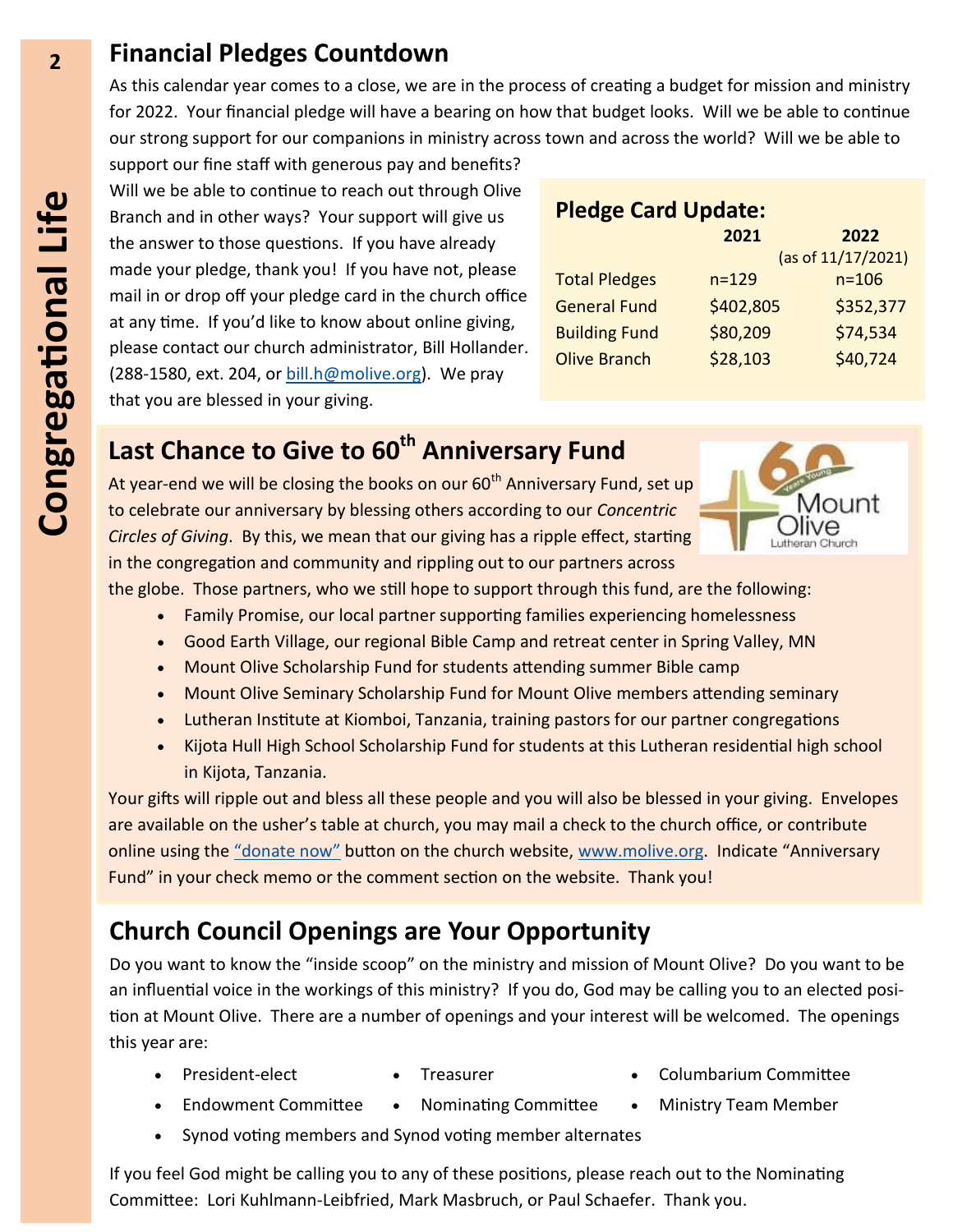## **Santa Lucia Day Observed December 12 3**

St. Lucia Day will be celebrated in worship on Sunday, December 12. We will be listening to the Santa Lucia story, singing the familiar carol, and enjoying the procession of Santa Lucia and the Star Boys. While we are unable to have the traditional St. Lucia reception following the service, we hope you'll enjoy fellowship time with the traditional decorations.

## **Christmas Eve Worship Services**

Last year, you may remember, Christmas Eve services were held in the parking lot and online only. This year, we are happy to announce that we will have 2 indoor traditional Christmas Eve services in the sanctuary at 4:00 and 7:00 pm, with Holy Communion, candlelight, and special music at each. Worshippers will still be asked to wear masks, but how good it will be to join together in hearing the Christmas story and singing the carols. As is our practice, the entire Christmas Eve offering will benefit families in need as we continue to celebrate our generous God.

# **Tailgate Worship to Sunset**

As the weather gets cold again, and as vaccinations are now available to virtually everyone over age 5, we will be ending our 11:00 am Tailgate worship at the end of Advent. This means that the final Tailgate worship service will be Sunday, December 19, and there will be no Tailgate service on Christmas Eve. Thank you to all who have faithfully attended this worship offering.

## **Worship Volunteer Opportunities**

Worship volunteers are needed this winter to keep our 9:00 am Sunday services and Christmas Eve services running smoothly. If you would be willing to help out, please click here to sign up: [www.signupgenius.com/go/20f0449a5a92aa1fb6](https://www.signupgenius.com/go/20f0449a5a92aa1fb6-mount1) [mount1](https://www.signupgenius.com/go/20f0449a5a92aa1fb6-mount1) or contact Nancy Britson, Volunteer Coordinator, with your availability or questions [nancy@molive.org](mailto:nancy@molive.org) or 507-288-1580 ext. 202. Training is available for new volunteers.

## **Pastor Glenn's Devotions**

Each week, starting in Advent, you will once again be able to access a set of devotions written by Pastor Glenn. Each will include a passage of Scripture, a brief reflection, and a prayer. These will be available each week at church in hard copy, or accessible digitally through the church [website.](http://molive.org/index.php/weekly-devotional) Pastor Glenn's first set of devotions, written in 2020, will soon be published by Wipf & Stock, under the title *Quarantining With God.* A release date has not been announced.

## **Winter Worship Schedule Updates**

**Sunday, 9:00 am**—**Traditional Worship**- a full service with Holy Communion in the sanctuary. **Sunday, 11:00 am**—**Tailgate Worship- the final Tailgate worship service will be Sunday, December 19. Wednesday, 6:30 pm**—Wednesday worship will transition to mid-week Advent Services in the sanctuary for the month of December. Following Christmas, there will be **no mid-week service on December 29**; regular weekly services resume on January 5 at 6:30 pm in the Fellowship Hall. These services are not recorded. **Online Worship**—The 9:00 am worship service is livestreamed from the Sanctuary each Sunday, and is also available on the Mount Olive [YouTube channel](https://www.youtube.com/user/MountOliveELCA) following the service. The link is shared on [www.molive.org](http://www.molive.org) along with past [worship](http://molive.org/index.php/worship) services.

**Christmas Eve Worship—**The 4:00 pm service will be live-streamed from the sanctuary and available on YouTube shortly thereafter. The 7:00 pm service will be for in-person worship only.

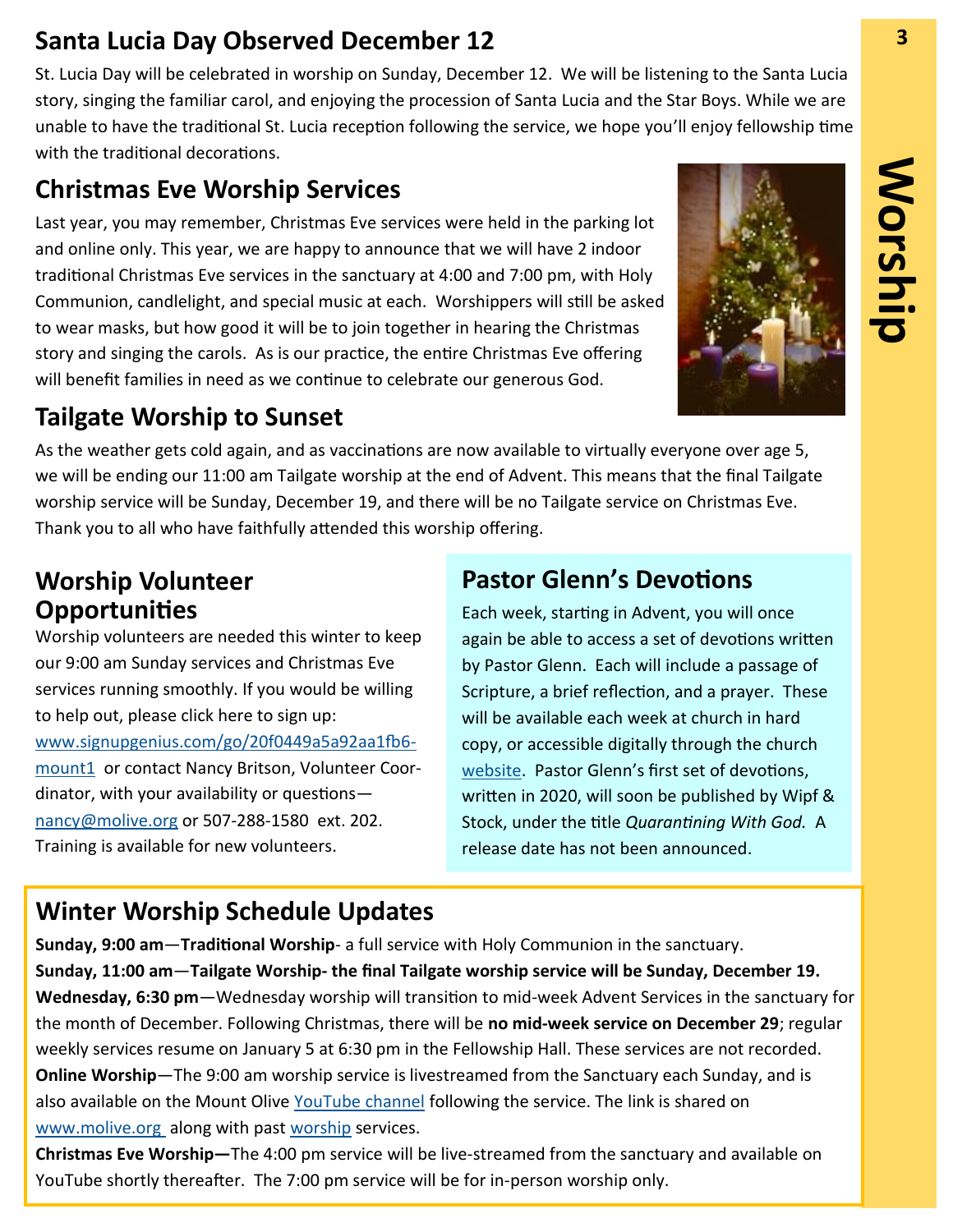# **4 2nd Sunday of Service - Christmas Ornaments and Good Gifts**

On **November 14**, the Sunday school children made beautiful ornaments to be shared with residents of our local care facilities. Thanks to Linda Schueler for

leading this project; a fun time was had by all! Thanks to those of you that participated in the ELCA Good Gifts/God's Global Barnyard event. With your generous donations and matching donations from ELCA, we were able to purchase: **14 piglets, 18 honeybee colonies, 2 pairs of goats, 22 goats, and 14 flocks of chicks!**





# **Afghan Refugee Program Update**

Mount Olive and a partner church, *People of Hope*, will be welcoming an Afghan family in the next few weeks. We have a volunteer crew trained and ready for their arrival. There will be many opportunities to be involved with this important ministry over the next six months. Since we will be helping this family set up their new residence, please be thinking about household items that you may be able to donate to them. Watch the bulletin and the church website for current information. If you have questions or items to donate, contact Carrie Fletcher at [carrie@molive.org](mailto:carrie@molive.org) .



## **Dorothy Day House**

Mount Olive's commitment to the Dorothy Day Hospitality House is to provide a meal to the guests staying there on the first Friday evening of each month. When you sign up to serve Dorothy Day House, you only need to order a meal or deliver a home cooked meal to the house before 6:00 pm on the Friday you signed up to serve. The house volunteers will serve and clean up after the meal. The guests and the volun-

teers are required to wear masks and practice social distancing as recommended by the CDC, but are not mandated to be vaccinated. When you wish to volunteer to serve Dorothy Day Hospitality House, you may either sign up on the sheet in the Gathering Area at church or contact me. Thank you for your service! Jene Bodensteiner, Volunteer Coordinator for Dorothy Day House at Mount Olive. E-mail: [jbode6@me.com.](mailto:jbode6@me.com) Phone:(507)287-0257 or (507)398-2009.

## **Family Promise Christmas Giving Program**

Family Promise Rochester has a holiday giving program for the current and graduated families from their program. Newly named "Miracle on 1st Street", it reflects their new home and shelter location. With this new and more formalized program, spon-



sors can view a signup online to see the size of families they would like to sponsor, as well as sign up for various other opportunities such as gift delivery or providing a meal basket to a family in need. Click [here](https://www.signupgenius.com/go/30e0c4fa4aa22a3f94-miracle) to view the sign-up and *Be a Miracle* this Christmas.

# **LUTHERAN WORLD RELIEF**

# **Lutheran World Relief Sewing Projects**

Anyone willing to sew for Lutheran World Relief can find baby jacket kits or receiving blankets to hem in the Gathering Area cupboards under the sign-

up area. We will be assembling Baby Care Kits in February and will need sewn jackets and blankets. Thank you for helping with this ministry. Any questions can be directed to Cathy Hanson at 507-398-3917.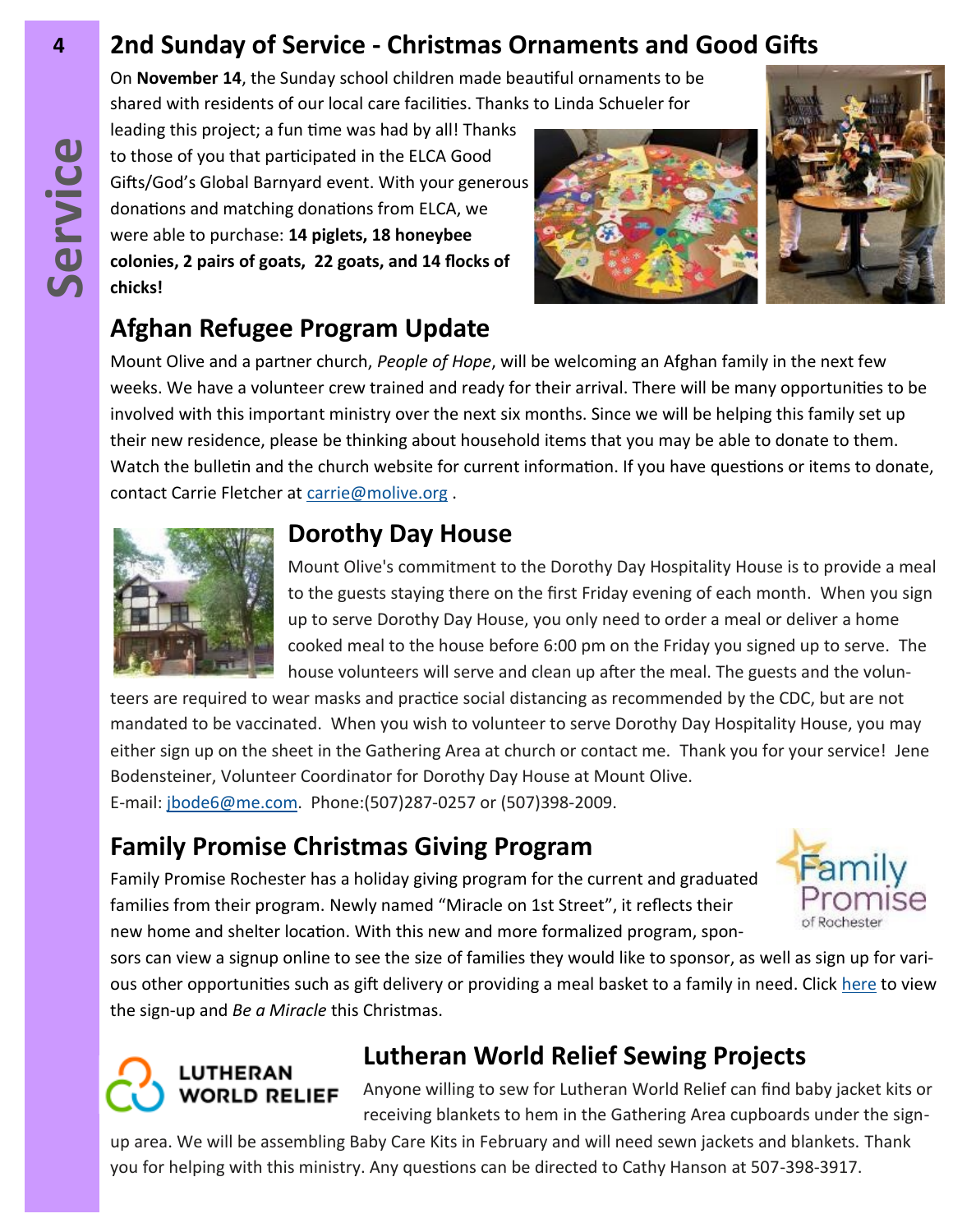### **8 Sunday Forums**

Every Sunday at 10:10 in the Fellowship Hall we gather to hear about a current topic that shows us an intersection between faith and life. The variety is endless, from advocacy to education, from spirituality to politics. The line-up for December is:

**December 5** – **Wall of Wonder Wrap-Up**—Deacon Travis Beck will lead a focused conversation to reflect on the wall. Here are some of the questions we'll be thinking about: *When was the energy of the congregation up or down and what were the major turning points? How did our church respond to the events shaping our lives at different points in its life? What are the implications for the future of our congregation?* This forum will wrap up our look back at the last 60 years and help us begin to imagine new possibilities for our future ministry together.

**December 12** – **Reel Hope Project—**we will be joined by Kaycee Stanley of the Reel Hope Project, who will share information about their organization, including videos of Minnesota foster kids who are currently waiting to be adopted. You are welcome to share this invitation with others.



**December 19** – **Held in the Seasons: Noticing Christmas—**Everyone is welcome for a preview of the Christmas season. Rev. Emily Carson, friend of the congregation and Assistant to the Bishop & Director for Evangelical Mission, will lead us in preparing for this high peak of the church year. Come for music, reflection, and an expansive way to experience this very short liturgical season. Thanks to our Calvin grant, each participant will enjoy delicious coffees and pastries from Fiddlehead, and receive a touchstone gift for the season.



**December 26** – Christmas weekend, no forum.



## **"Just Mercy" Book and Movie Invite**

The Mount Olive Team Exploring Anti-Racism invites you to read "Just Mercy" with us in the coming months, and to join our Sunday Forum on January  $16^{th}$ , when we talk about the author, Bryan Stevenson, and the Equal Justice Initiative he founded. In February, we can watch the movie together at Gray Duck Theater*.* Note that there are two versions of the book, the original and a young adult version. If you are interested in going more in depth, we recommend the original version, otherwise the young adult version is very

readable by all while still providing a wealth of information.

## **Pastor Glenn's January Bible Study**

*Being the Body of Christ, a Study in First Corinthians*, is the title of Pastor Glenn's 4-week Bible Study, January 19 – February 9. This short study will look at passages in the 12<sup>th</sup> and 13<sup>th</sup> chapters of I Corinthians which explore our giftedness as members of the Body of Christ. Study guides will be \$6 each and available soon. Sign-up in the church entry way. Classes will be held each Wednesday at 7:30 pm via Zoom, and Thursday mornings at 10:30 am in the church library.

# **Women's Small Groups**

The Mount Olive women's circles do not meet in the month of December. In January, we will resume meeting for fellowship and a study from *Gather Magazine.* **Study Leaders for the January meeting dates will meet with Pastor Glenn on Tuesday, January 4 at 5:30 pm in the conference room near the office.**  Contact Nancy Britson in the office if you are interested in joining a small group - [nancy@molive.org.](mailto:nancy@molive.org)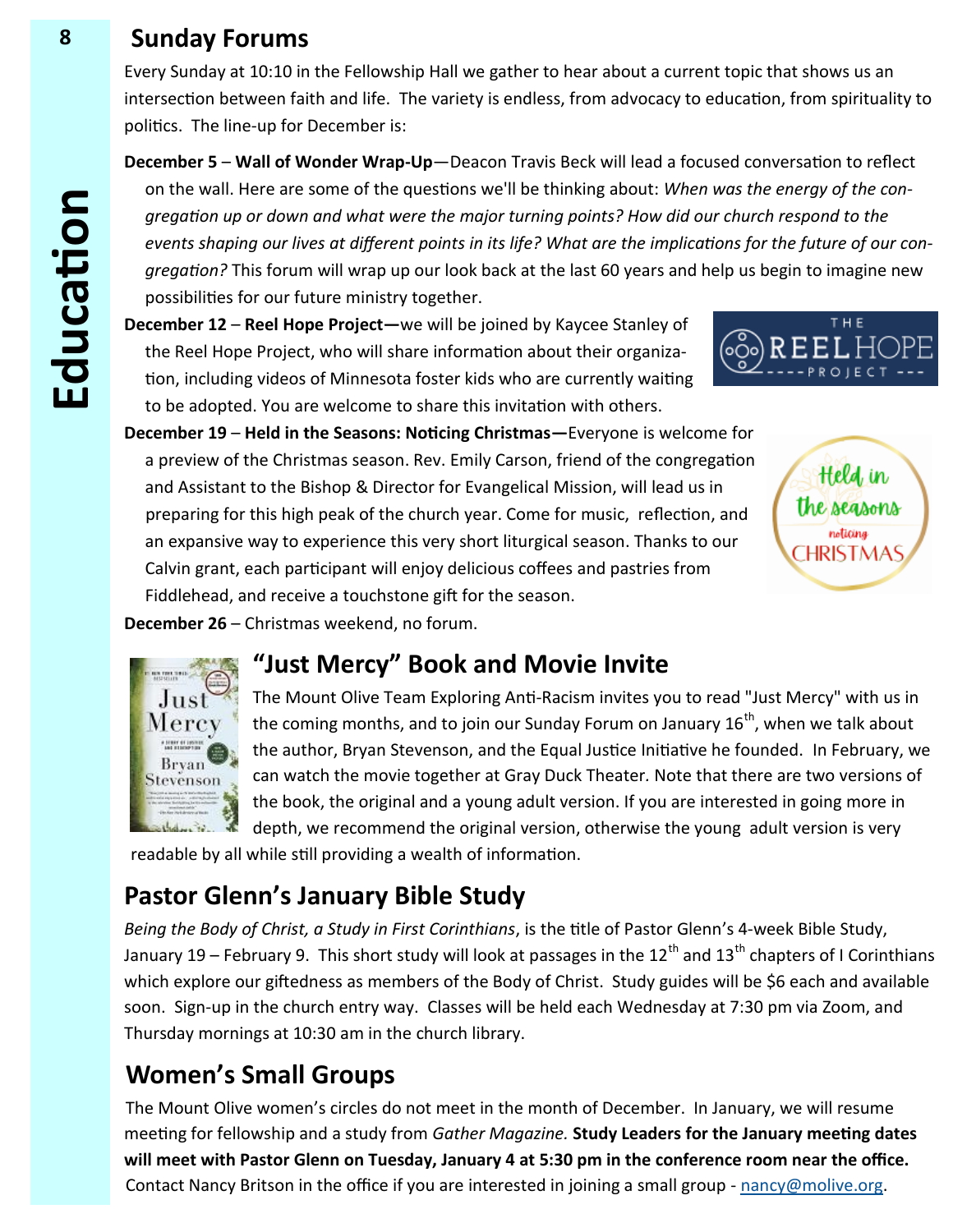# **Neighborhood Schools 5**

Thank you for donating winter items to the children of Elton Hills Elementary School. There continues to be an ongoing need for nut-free, individually wrapped snacks at the school. Label your donation: "For Elton Hills" and leave them in the Gathering Area cupboard labeled for neighborhood schools. There is also a family in need of basic home furnishings. They need dressers, kitchen items such as a crockpot or blender, a sofa, table/chairs, and any holiday decorations that you may have. A few gift-cards for groceries and other supplies would also be appreciated. This family does not own a vehicle, so they use public transportation. Please leave gift cards in the office drop box in an envelope labeled "Elton Hills".

# **Mount Olive Prayer Shawl Group**

The Mount Olive prayer shawl group will meet on **December 14** at 10:00 am in the Fellowship Hall. Yarn, needles, patterns, and guidance are supplied; please contact Vickie Kubly if you would like to join the group—507-282-7696. If you would like to request a prayer shawl for someone who is experiencing illness, loss, or a difficult time, please contact Vickie, or you may call the church office at 507-288-1580.

# **Mount Olive Quilters**

The quilters meet each Thursday morning at 9:00 am in the Fellowship Hall to prepare and tie quilts that are sent to Lutheran World Relief and local service organizations. Everyone is welcome to join them. This December, several quilts will be sent to the Rochester Women's Shelter. The quilters can always use more cotton fabric for making the colorful quilt tops. Donations may be left in the Gathering Area cabinet, where there are also small and large quilt top kits for sewing at home. If you have any questions, please contact Donna Grever at 507-206-4605 for more information.

# **Red Kettle Bell Ringing for Salvation Army**

On Saturday, **December 4**, 1:00-3:00 pm, Mount Olive members will be ringing bells for the Salvation Army Red Kettle Fundraiser. We will be ringing indoors at HyVee North on 37th St. Sign up in the Gathering Area for a 30 - minute time slot! Bell ringing and donating to a Red Kettle looks a little different this year. All our bell ringers are required to wear masks and use hand sanitizer, answer a health questionnaire

before their shift, keep distant from donors, and sanitize the kettles regularly. Their touchless K*[ettle Pay](https://centralusa.salvationarmy.org/metro/kettle-pay/)  [Technology](https://centralusa.salvationarmy.org/metro/kettle-pay/)* allows donors a completely contact-free way to "Do the Most Good" this Christmas. Donors simply "bump" or scan their phones to make a digital donation at the red kettle. If this time doesn't work into your holiday schedule, you can still help by choosing your own time slot at [www.registertoring.com.](http://www.registertoring.com)

# **Sheet Collection for Global Health Ministries**

During the month of December, we will be collecting white cotton sheets to be used for bandage rolling. The sheets may be new or gently used and without stains. The Sunday school children will be rolling bandages for their Service Sunday in January. Drop your sheets in the collection bin in the entryway.

# **Channel One Offering**

Thank you to everyone who donated to Channel One during November! Your contributions help provide food to families experiencing difficult times during

the holiday season. Donations are still being accepted. You may click on the "[Donate Now](https://tinyurl.com/rthw634)" button on the church website or send a check to Mount Olive. Please indicate Channel One in the "other" section online or in your check memo. If you are interested in volunteering at Channel One, please go to [help](https://www.helpingfeedpeople.org/volunteer/)[ingfeedpeople.org/volunteer](https://www.helpingfeedpeople.org/volunteer/) to learn more.



**Channel One** Regional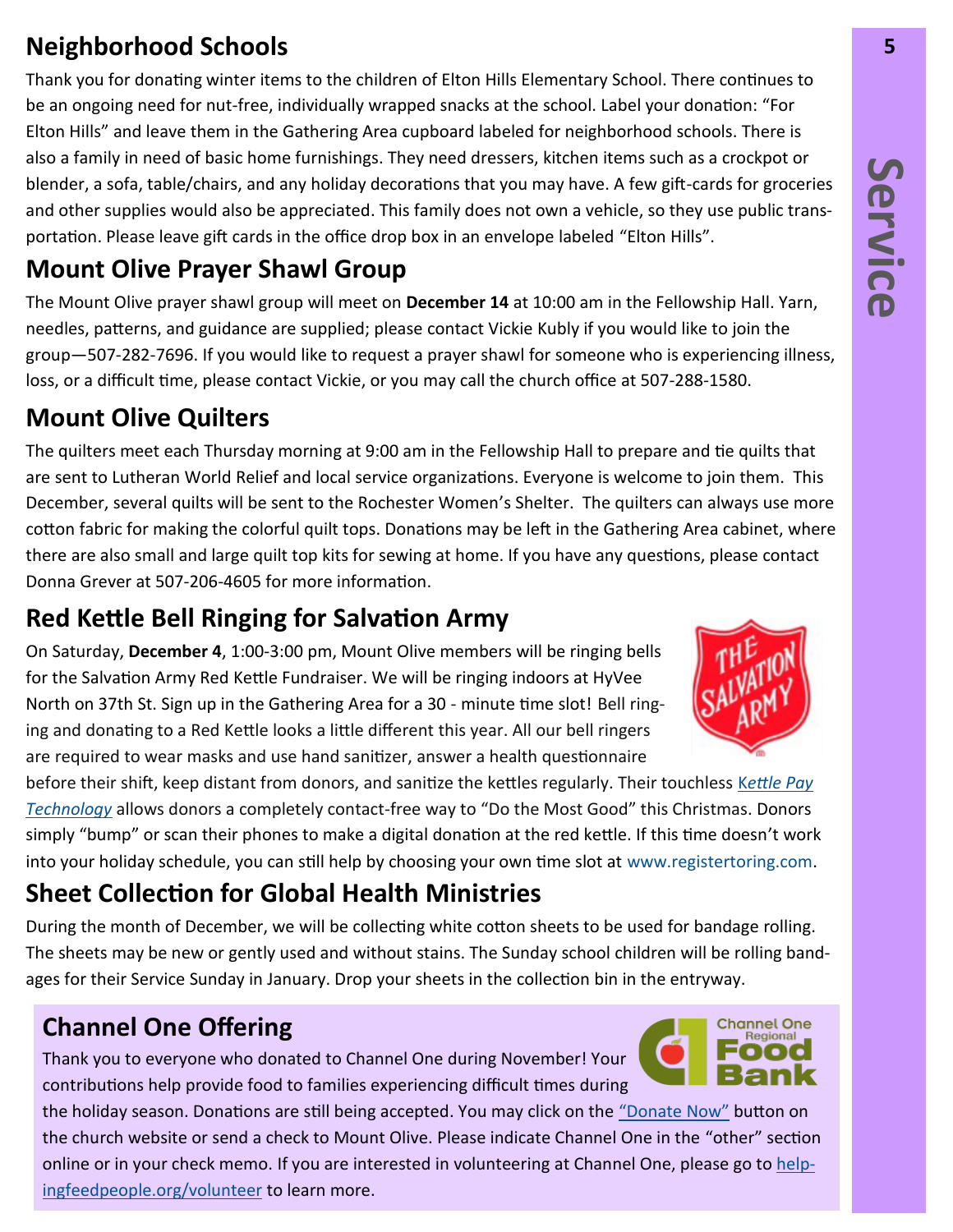## **Sunday School Plans "Give Space" 9**

There will be no traditional Sunday School during the month of December. This is for a number of reasons. With the cold weather and increase in COVID numbers, it is partially a matter of safety. Another reason is that we understand this is a busy season and, as our Advent theme suggests, we want to help "create space" for families to be together. You are more than welcome to join in fellowship in the Gathering Area between services. Lastly, we are creating space for planning as we look to the future of Sunday School. In January, we are hoping to switch to a model where Sunday School teachers lead every other week (1<sup>st</sup> and 3<sup>rd</sup> Sundays of the month) with the help of Pastor Luke. The format would look something like this: large group music, large group Bible story, then split into about three "classes" for an activity and discussion about the Bible story. Let Pastor Luke know if you can help with this – [luke@molive.org](mailto:luke@molive.org). The 2<sup>nd</sup> Sunday will continue to be a service project and the 4<sup>th</sup> Sunday will be led by Pastor Luke. This format should help reduce the commitment for volunteers and offer good opportunities for our young people.

# **Pop-Up Children's Christmas Program**

This year the Children's Christmas Program will be a "Pop-Up" performance during the 9:00 am worship service on December 19. Our older students will read the Christmas story with the younger kids dressed as their favorite characters (shepherds, angels, Mary, Joseph, sheep, etc.) Surrounding the manger, they will act out the Biblical nativity story as it is read. Costumes may be brought from home and will also be available prior to the service. We will conclude with everyone singing a familiar Christmas carol.



Next year is the National Youth Gathering in Minneapolis! If you are currently in 8th -12th grade, you are eligible to participate in this exciting event with Pastor Luke. Several thousand Lutheran students from across the country come together to worship, learn, play and serve together. This high energy event is sure to be one you will remember. We hope to submit our registrations before the end of the year, so contact Pastor Luke if you are interested – [luke@molive.org.](mailto:luke@molive.org) Look for an email with more details.

# **Confirmation**

There will be no traditional Wednesday night confirmation classes in December. Instead, confirmands are encouraged to attend at least one midweek Advent Service; families are encouraged to stay as well. Sunday, December 5 we will have our scheduled Confirmation Retreat, 1:00-4:00 pm.

## **High School Fellowship**

**December 1** – Movie Night in the Fellowship Hall following the midweek Advent Service (popcorn will be provided)

**December 8** – High schoolers are invited to participate in the All Ages Artist Studio following the midweek Advent Service

**December 27** – Free movie night at Gray Duck Theater watching "Elf"

# **(Mostly) Men's Discipleship**

Men's Discipleship is a Bible study group for men (and at least one woman) meant to move them closer to God and to help them understand God's will in their lives. They meet weekly, on Zoom, on Saturday mornings at 8:30 am. They will not meet December 25. They are studying 1st Corinthians in their continuing study of Paul's letters. This group is open to anyone in the congregation. Contact Mark Masbruch for more information and the Zoom link-[mmasbruch@hotmail.com.](mailto:mmasbruch@hotmail.com)

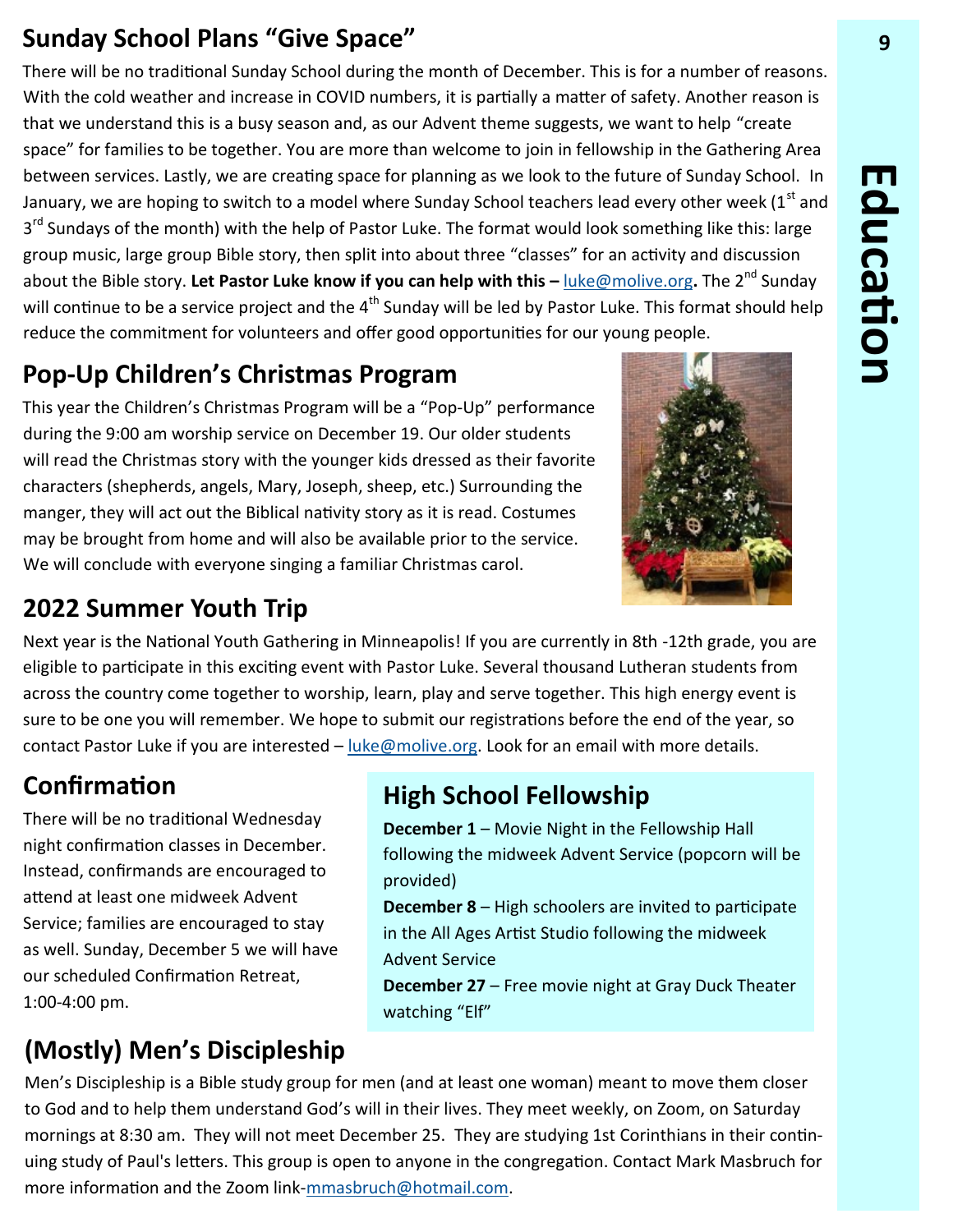# © Olive Branch

## **Behold the Night: A Winter Solstice Service**



There are lovely gifts in the dark if we let our eyes adjust. **Monday, December 20 at 6:00 pm**, join Olive Branch at Gray Duck Theater and Coffeehouse for a contemplative gathering for the longest night of the year. Winter Solstice invites us to notice both our longings and hopes. With music, poetry, and quiet meditation, we'll witness for one another these most important things. Doors open at 5:30 pm for fellowship, coffee, and yummy pastries. Gray Duck Theater: 619 6th Ave NW Rochester.

# **December's Free Movie Night**

Monday, **December 27th**, at 6:00 pm we'll have a free showing of **Elf**, the classic Christmas comedy starring Will Farrell, Zooey Deschanel, and Santa. Rated PG for "mild, rude humor and language", it's a fun one for all ages. Whether you feel like a cotton-headed ninny-muggins or pretty in purple, you're welcome. Pastor Lisa and Richard BC may or may not prepare a sing-along for alternative words for the now-cringe-y "Baby, It's Cold Outside". These free movie nights are non-churchy events, so invite your non-churchy friends if you want. Doors open at 5:30 for hanging out with snacks and coffee. Gray Duck Theater: 619 6th Ave NW Rochester.



## **All Ages Artist Studio – December 8, 7:10 – 8:30 pm - Register to reserve your spot!**

On Wednesday, December 8, following Advent worship at Mount Olive, we are offering an Artist Studio Workshop for all ages. We will use alcohol inks, paint markers, stickers and more to create beautiful Christmas cards! Please register to reserve your spot and help us know how many to prepare for. Suggested Donation: \$5 per person or \$10 per family. This is a joint effort of Olive Branch and the Mount Olive CYF program. Register online: <https://www.eventbrite.com/e/209423540447>

# **Olive Branch Church**

Olive Branch Church continues to meet on Monday evenings at Gray Duck Theater, 619 6th Ave NW, Rochester. Doors open at 5:30 pm for snacks and coffee in the coffeehouse, church is at 6:00 pm in the theater. Contact Pastor Lisa at [lisa@molive.org](mailto:lisa@molive.org) with any questions.



**Olive Branch**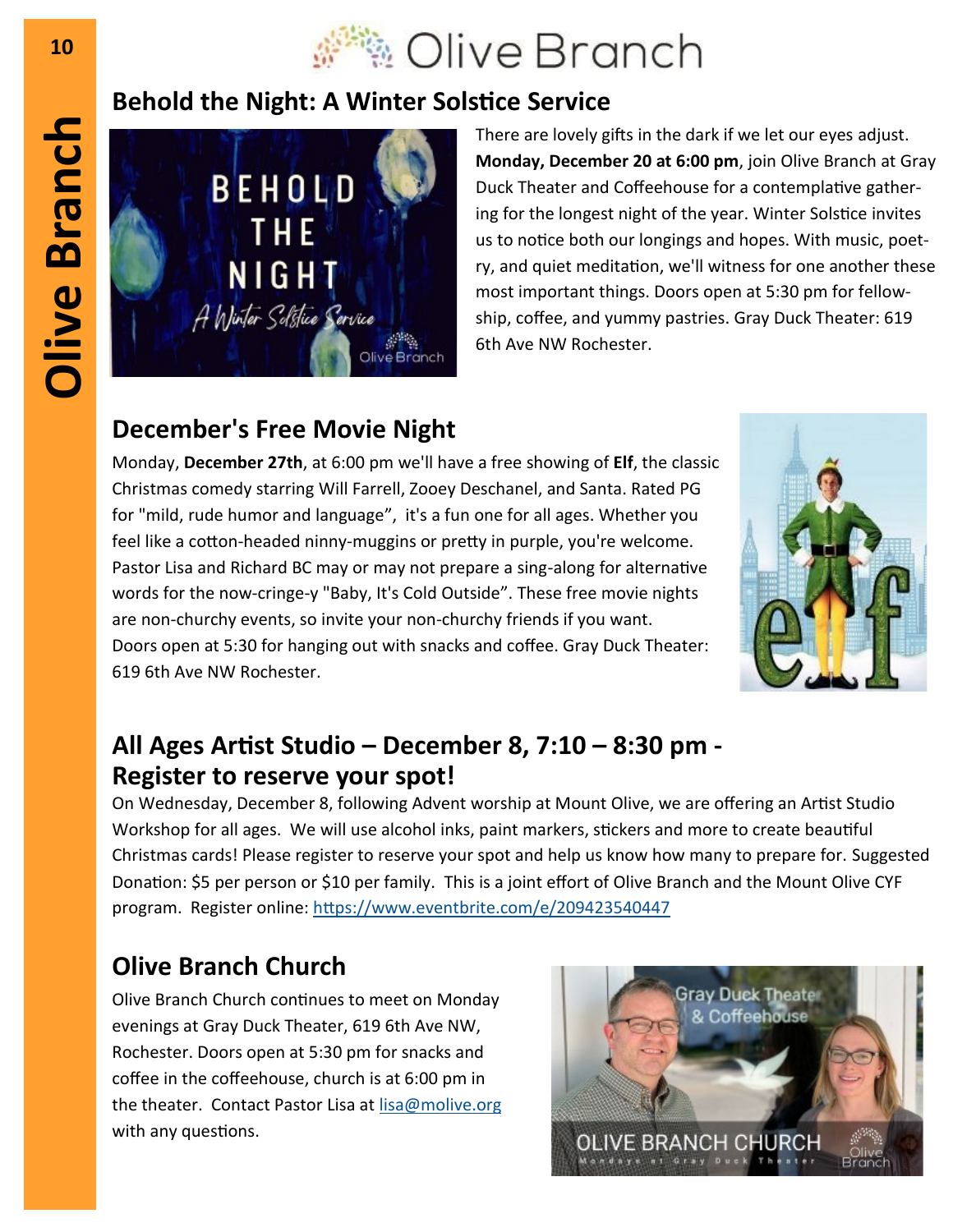# **60<sup>th</sup> Anniversary Christmas Ornaments 11**

You can celebrate Mount Olive every Christmas when you purchase (\$5) one of our commemorative  $60<sup>th</sup>$  Anniversary ornaments, now on sale as long as they last. On each ball is our  $60<sup>th</sup>$  Anniversary logo, celebrating Mount Olive. Nearly half of the purchase price will go to the  $60<sup>th</sup>$  Anniversary Fund which supports our ministry partners. Why not buy one for friends and family afar who might like to celebrate Mount Olive?



## **Monday Book Group**

The **Monday Book Group** gathers monthly to discuss a wide variety of literature. They will meet via Zoom on **December 13** at 6:30 pm. This month's selection is **The Paper Bag Christmas: A Novel** by Kevin Alan Milne. You'll enjoy this sweet and moving Christmas story. If you would like to be added to the email list and receive the Zoom invitation for December, contact Jodi Schoer at mischoer@charter.net.

# **Ripe Olives Celebrates Christmas Songs**

The Ripe Olives, Mount Olive's group for retired folks, meets on the 2nd Friday of each month at 9:30 am in the Fellowship Hall. On **December 10,** we will be joined by Mount Olive's Director of Worship, Music, and Arts, Travis Beck, as he presents *Feliz Navidad: Christmas Songs & Carols Around the World.* Together, we'll explore the cultural heritage of some of our best-loved carols (Did you know "Deck the Halls" is Welsh?) and discover some new carols along the way. There'll be a simple continental

breakfast, coffee, and juice. Please RSVP to Nancy Britson in the church office, 507-288-1580 or [nancy@molive.org](mailto:nancy@molive.org) or sign up in the Gathering Area at church.



# **Women's Christmas Party - A Swedish "Fika"**

All women of the congregation are invited to a special Christmas gathering on Sunday, **December 12** at 3:00 pm. With the day coinciding with Mount Olive's St. Lucia celebration, we'll be celebrating the delightful Swedish custom of "Fika". Fika simply means making time to share a break with friends for a cup of coffee or tea, conversation, and a "little lunch". We'll sing some hymns from our congregation's Swedish heritage and enjoy holiday fare. Part of the program will include learning more about the Afghan Refugee Project. There will be a free will offering to support this project. Please come and bring a friend! Sign up in the Gathering Area. Hosted by Mary Circle.

### **Rochester Pops Orchestra Celebrates the Season**

Rochester Pops Orchestra celebrates the "Glad Tidings" of the Christmas season Sunday, **December 19, 2021**, 6:30 pm at Bethel Lutheran Church. Enjoy a mix of traditional Christmas favorites as well as some new and exciting selections. Tickets are available now



at [www.rochesterpops.com](http://www.rochesterpops.com) or by calling the box office at 507-318-0801. Ticket sales will also be available in the Gathering Area following worship through Sunday, December 12th.